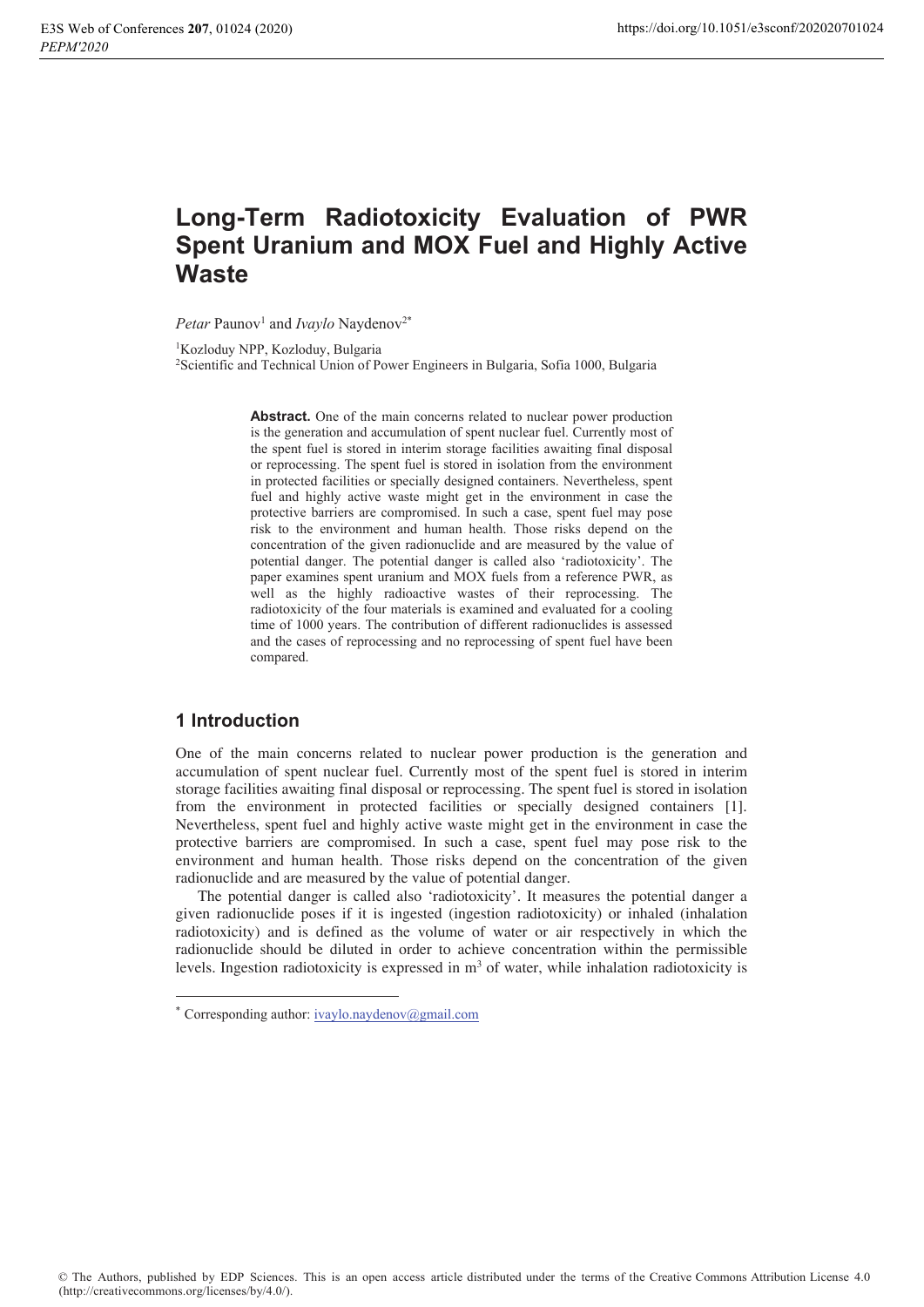measured in  $m<sup>3</sup>$  of air. It is important to emphasise that this interpretation of radiotoxicity (the amount of air or water needed to dilute the radionuclide to allowed levels) show the potential danger of an isotope when there are no barriers impeding its circulation in the environment [2].

Ojovan and Lee  $[2]$  define the ingestion, respectively the inhalation radiotoxicity  $H_i(t)$ of the *i*-th radionuclide as:

$$
H_i(t) = \frac{C_{i,0} \cdot e^{-\lambda_i t}}{IL_i} \cdot V,\tag{1}
$$

where  $C_{i,0}$  is the initial concentration of the *i*-th radionuclide, *i* is the decay constant of the *i*-th radionuclide, *t* is time, *ILi* is the values of maximum permissible concentration or intervention level of the *i*-th radionuclide, and *V* is the volume of water (for ingestion radiotoxicity) or air (for inhalation radiotoxicity) needed to dilute the *i*-th radionuclide's concentration to permissible level.

Spent fuel radiotoxicity has been a subject for research for several decades. Some earlier analysis of long term uranium and MOX spent fuel radiotoxicity can be found in [3]. Over the years the focus has been on evaluating and diminishing long-term radiotoxicity (tens of millions of years after discharge) [4], especially in the case of minor actinides' partitioning and transmutation [5,6] and most recently on thorium fuel usage [7]. The current paper examines the radiotoxicity evolution in the case of a reference pressurised water reactor (PWR) that uses commercial nuclear fuel.

## **2 Objective and input data**

The main objective is to carry out a comparative analysis of once trough cycle and closed fuel cycle that uses MOX, in order to evaluate the effect of fuel cycle closure on long-term inhalation and ingestion radiotoxicity. The effect of spent fuel reprocessing has also been analysed. The assessed fuel cycle options are presented on Figure 1. The needed calculations have been carried out using the code ORIGEN. The code uses an exponential matrix method for solving Bateman's equations and has built-in cross-section libraries for different commercially available fuel assemblies. The software generates direct output in terms of radiotoxicity ( $m<sup>3</sup>$  of air per tonne of heavy metal of spent fuel and  $m<sup>3</sup>$  of air per tonne of heavy metal of spent fuel, respectively) after irradiation and decay simulations [8].



Fig. 1. Schematic representation of the analysed fuel cycles.

In the considered cases a reference pressurised water reactor (PWR) with installed capacity of 1000 MW and gross thermodynamic efficiency of the power unit of 33% has been used. In the once-through cycle the load is 4.8% enriched uranium oxide fuel (UOX)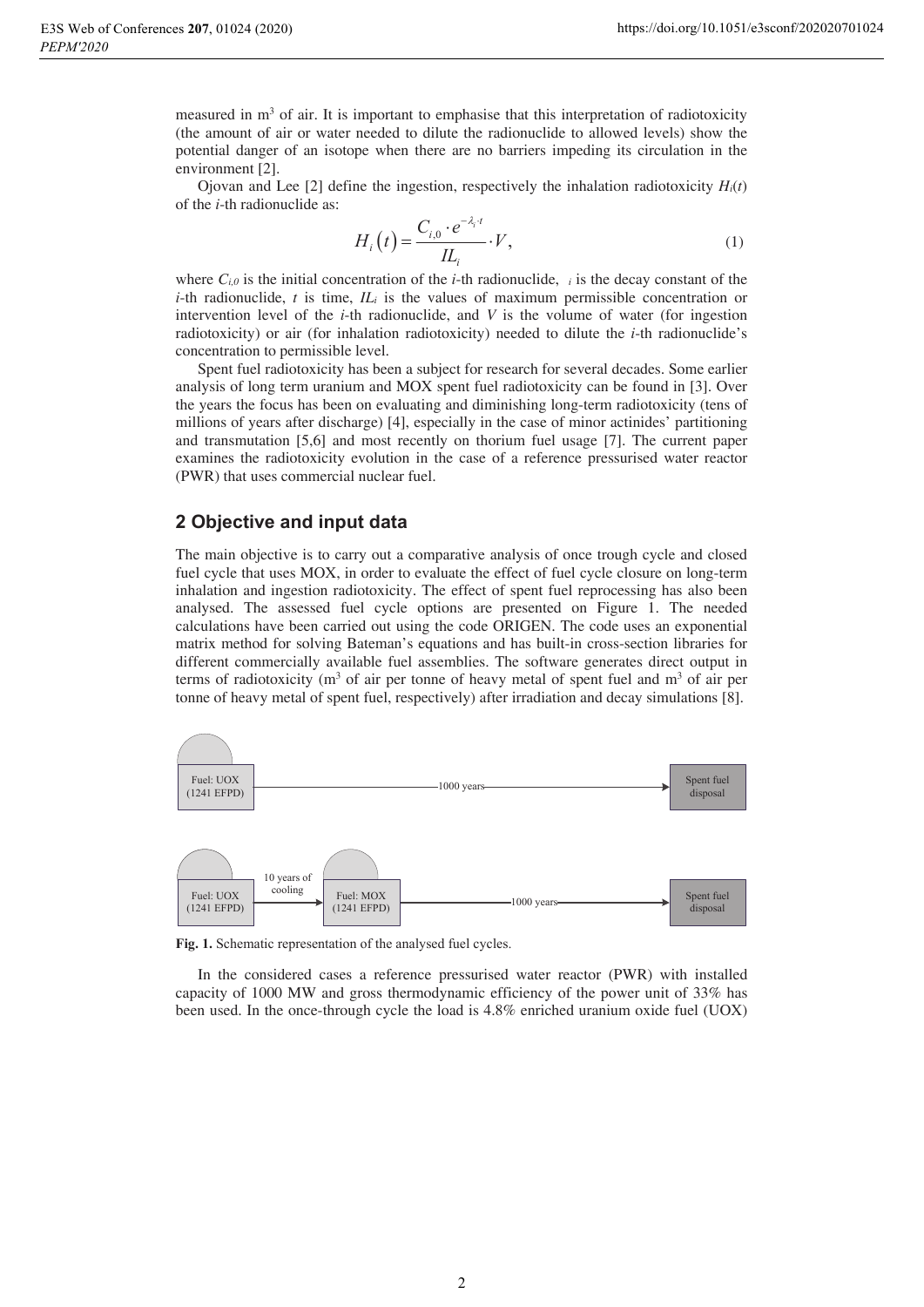with design burn-up of 62,000 MWd/tHM. In the closed fuel cycle case, the spent uranium fuel is cooled down for 10 years after discharge before reprocessing, extracting the plutonium and mixed oxide fuel manufacturing.

The selected plutonium weight fraction in the fresh MOX fuel is chosen to be 7%, and the <sup>235</sup>U assay in the depleted uranium is set at 0.25%. After irradiation, the spent MOX fuel is cooled down for 1000 years. In order to achieve comparability, the mixed fuel has burn-up of 62,000 MWd/tHM. The fuel cycle length for both uranium and MOX fuels is 1,241.00 EFPD and the calculated thermal load for both fuels is 49.96 MW/tHM. Enrichment, burn-up, plutonium weight fraction, and fuel cycle lengths have been chosen based on data, presented in [9-13], in order to conform to latest developments in nuclear fuels.

The data is used as an input in ORIGEN to calculate the concentrations of plutonium isotopes in the spent fuel for each fuel cycle. These results are shown in Table 1. The obtained isotopic vectors are used to determine the isotopic composition of the fresh MOX (Table 2).

The isotopic vector, shown in Table 1, is the calculated composition of the plutonium, recovered from the irradiated uranium fuel at the 10<sup>th</sup> year after discharge. Table 2 shows the isotopic composition of the fresh uranium-plutonium fuel manufactured from 7 wt.% plutonium with the isotopic vector shown in Table 1 and 93 wt.% depleted uranium with 0.25 wt.%  $235$ U. That isotopic composition has been used as input for MOX fuel irradiation calculations.

**Table 1.** Isotopic vectors of the plutonium, used for mixed fuel manufacturing, wt. %.

| <b>Nuclide</b>     | 238P <sub>U</sub> | $^{239}Pu$ | 240P <sub>U</sub> | $^{241}Pu$ | $242$ Pu |
|--------------------|-------------------|------------|-------------------|------------|----------|
| Weight<br>fraction | 3.70%             | 50.97%     | 26.00%            | $9.79\%$   | $9.55\%$ |

| <b>Nuclide</b>     | 238P <sub>U</sub> | 239P <sub>u</sub> | $^{240}Pu$ | $^{241}Pu$ | $242P_{11}$ | 238 <sub>T</sub> | $235$ T T |
|--------------------|-------------------|-------------------|------------|------------|-------------|------------------|-----------|
| Weight<br>fraction | 0.26%             | $3.57\%$          | 1.82%      | $0.69\%$   | 0.67%       | 92.77%           | $0.23\%$  |

**Table 2.** Fresh MOX isotopic composition, wt. %.

In the case of once-through cycle the uranium fuel has been irradiated for 1241 EFPD (4 cycles of 310.25 EFPD) then the spent fuel's isotopic composition change over 1000 years has been simulated. In the case of closed fuel cycle, the uranium fuel has been irradiated for the same cycle length; however, on the tenth year of cooling, the plutonium from the spent fuel is extracted and used for MOX fuel manufacturing. The MOX fuel is then immediately irradiated for 1241 EFPD (4 cycles of 310.25 EFPD) and the spent MOX fuel's isotopic composition change over 1000 years has been simulated (Figure 1).

The evolution of ingestion and inhalation radiotoxicity of the spent uranium and MOX fuels over 1000-year period is evaluated. By substracting the radiotoxicities of uranium and plutonium the results shown in Tables 3 to 6 have been obtained.

The difference between total radiotoxicity and uranium's and plutonium's radiotoxicity shows the residual radiotoxicity of the high-level waste that is generated in the case of reprocessing. The difference is shown for the entire 1000-year period in order to decouple the overall results from the point at which uranium and mixed fuel would be processed.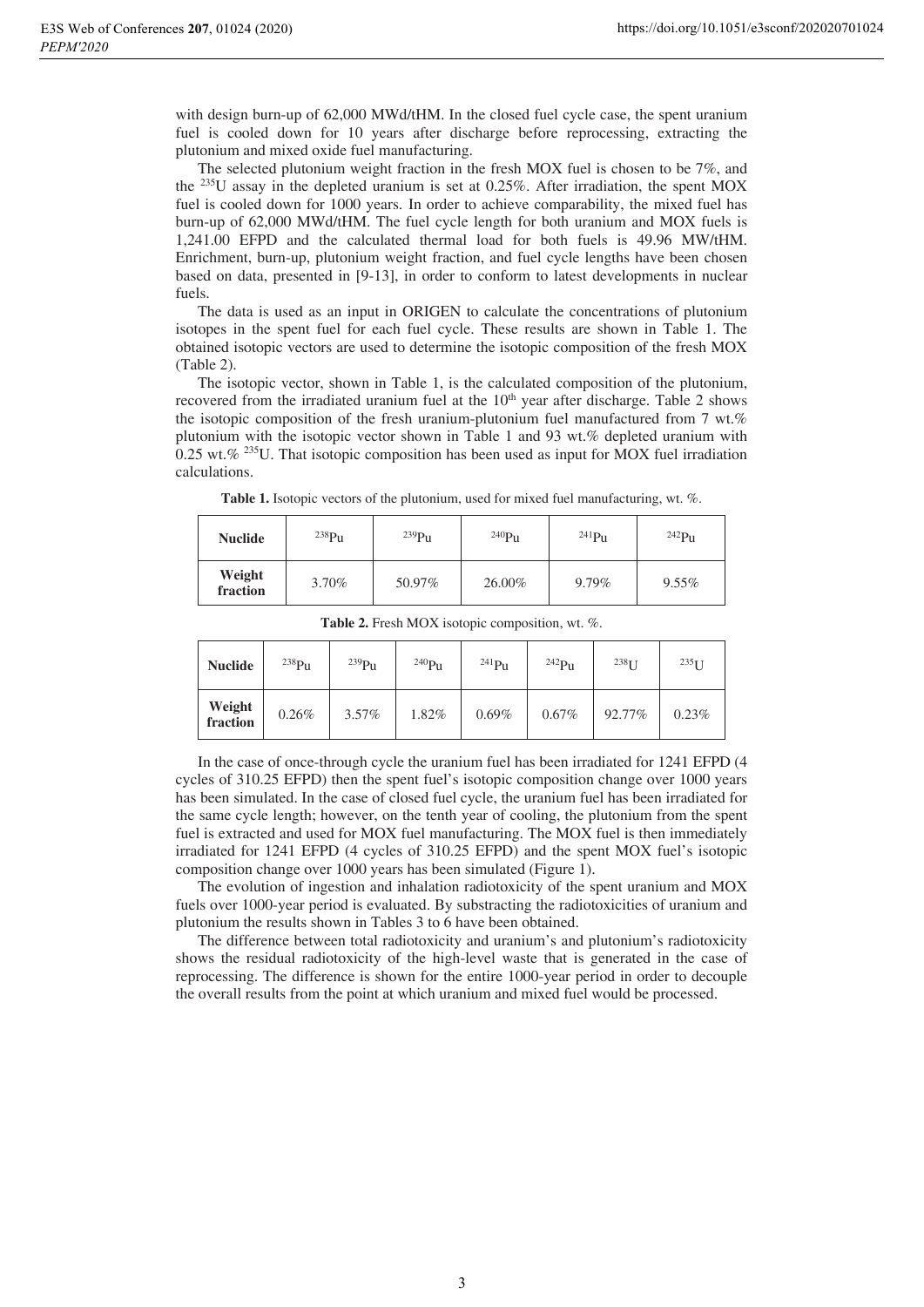## **3 Results and analysis**

### **3.1 Inhalation radiotoxicity**

A comparison of inhalation radiotoxicity of the spent fuel for the 1000-year cool down is shown on Figure 2. The first 10 years are shown as well in order to clarify the difference between the total radiotoxicity and the radiotoxicity of the radionuclides with major contribution. The difference in the first 10 years is due to some radionuclides with short half-lives that fully decay within the first decade but still contribute to the radiotoxicity. Another observation shows that the inhalation radiotoxicity of uranium fuel (UOX) is higher than that of MOX fuel. That stems from the higher contribution to the UOX radiotoxicity of some major radionuclides, such as curium isotopes and <sup>137</sup>Cs.



Fig. 2. Inhalation radiotoxicity of a tonne of initial HM spent uranium and MOX fuels for the entire period (above) and for the first 10 years (below).

Some of the radionuclides with major contribution to radiotoxicity found in the uranium fuel include <sup>129</sup>I, <sup>135</sup>Cs, <sup>90</sup>Sr, <sup>137</sup>Cs, and <sup>241</sup>Am. The radiotoxicity of <sup>129</sup>I and <sup>135</sup>Cs is constant over the analysed period, which is due to their very long half-lives  $(1.57 \cdot 10^7$  years and  $2.3 \cdot 10^6$  years, respectively).  $^{90}$ Sr and  $^{137}$ Cs contribute significantly to the radiotoxicity in the initial period because of their high yields ( $^{90}$ Sr - about 6%;  $^{137}$ Cs - about 6.2%). However, their radiotoxicity declines over time, due to their relatively short half-lives (28.8 and 30.2 years, respectively). Another important effect is the increase of the radiotoxicity of  $241$ Am. That is observed because over time <sup>241</sup>Am concentration increases gradually as <sup>241</sup>Pu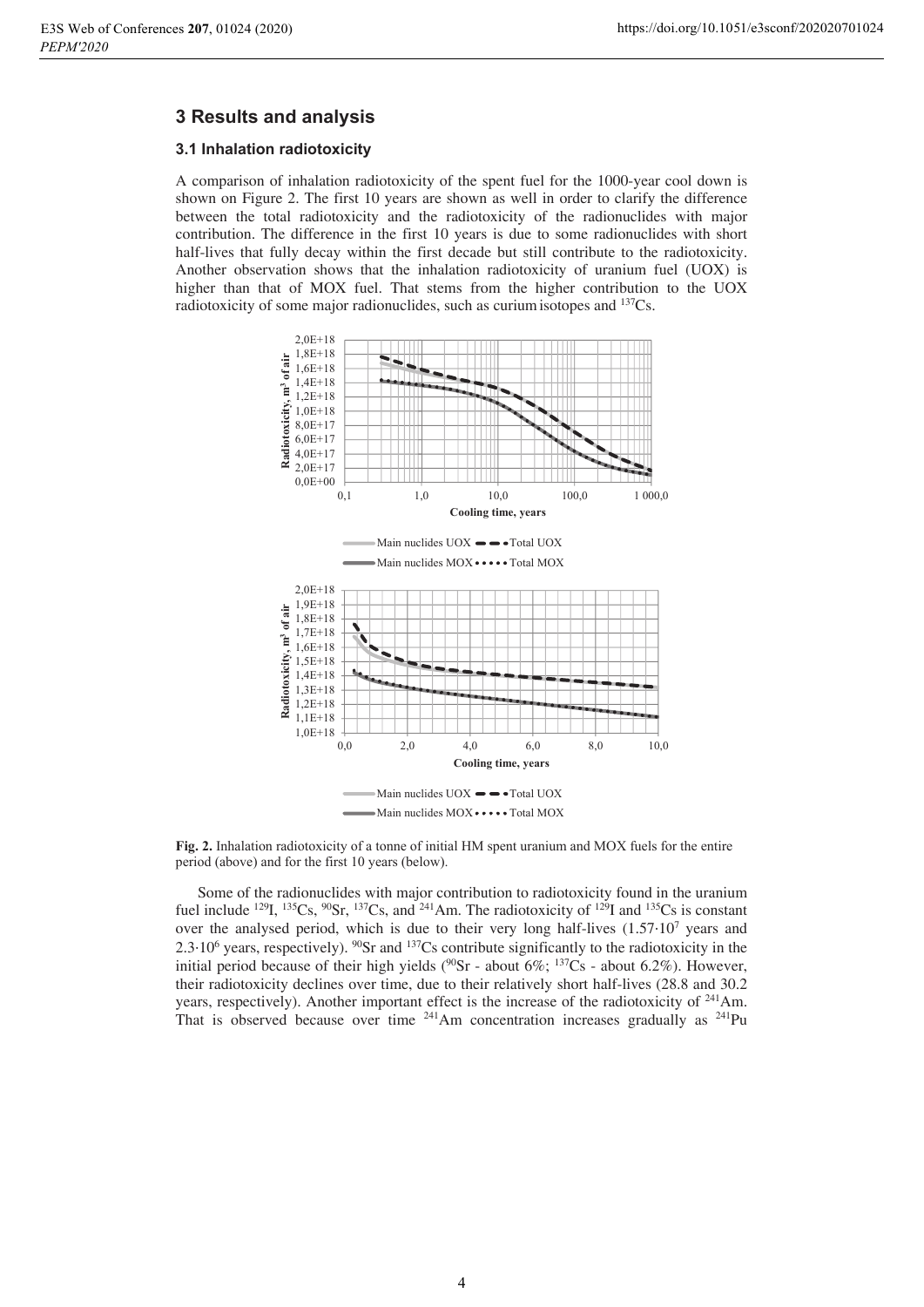decays. 242Cm is a significant contributor to the initial radiotoxicity but due to its short halflife of 160 days its contribution decreases three-fold by the tenth year. Similar effects are observed in spent MOX fuel.

Figure 3 shows a comparison of the total inhalation radiotoxicity of spent fuel and high level waste in the two fuel cycle cases. The figure clearly shows the higher values of  $UO<sub>2</sub>$ fuel compared to MOX. That is due to the higher yields of major contributors to radiotoxicity, such as  $^{137}Cs$ .

The data summarised in Table 3 show the relative contribution of uranium, plutonium, and all the rest of the nuclides (denoted as high-level waste –  $HLW$ ) in the case of  $UO<sub>2</sub>$ utilisation. It becomes evident that were the spent fuel reprocessed at the tenth year of storage and plutonium set for MOX manufacturing, the overall radiotoxicity of the residual HLW would have been decreased by around 59%.



Fig. 3. Inhalation radiotoxicity of spent uranium and MOX fuels and high-level waste (HLW) per tonne of initial HM. HLW radiotoxicity excludes the radiotoxicity of uranium and plutonium.

| Year         | 0.3      | 1.0      | <b>3.0</b> | 10.0     | 30.0     | 100.0    | 300.0    | 1000.0 |
|--------------|----------|----------|------------|----------|----------|----------|----------|--------|
| Pu           | 50.98%   | 56.75%   | 60.13%     | 58.72%   | 55.02%   | 48.07%   | 34.06%   | 47.05% |
| $\mathbf{U}$ | $0.00\%$ | $0.00\%$ | $0.00\%$   | $0.00\%$ | $0.00\%$ | $0.00\%$ | $0.00\%$ | 0.01%  |
| <b>HLW</b>   | 49.02%   | 43.25%   | 39.87%     | 41.28%   | 44.98%   | 51.92%   | 65.94%   | 52.94% |

Table 3. Relative contribution of spent UO<sub>2</sub> fuel components to total inhalation radiotoxicity

The data summarised in Table 4 show the relative contribution of uranium, plutonium, and all the rest of the nuclides in the case of MOX utilisation. Here the same dependencies as in the case of UOX are observed. If the spent MOX fuel were reprocessed, the radiotoxicity of the HLW would have been diminished by more than 60%.

| Year         | 0.3      | 1.0      | 3.0      | 10.0     | 30.0     | 100.0    | 300.0    | 1000.0   |
|--------------|----------|----------|----------|----------|----------|----------|----------|----------|
| Pu           | 54.96%   | 58.07%   | 59.94%   | 60.91%   | 63.56%   | 65.96%   | 53.82%   | 66.78%   |
| $\mathbf{U}$ | $0.00\%$ | $0.00\%$ | $0.00\%$ | $0.00\%$ | $0.00\%$ | $0.00\%$ | $0.00\%$ | $0.00\%$ |
| <b>HLW</b>   | 45.04%   | 41.93%   | 40.06%   | 39.09%   | 36.44%   | 34.04%   | 46.18%   | 33.22%   |

**Table 4.** Relative contribution of spent MOX fuel components to total inhalation radiotoxicity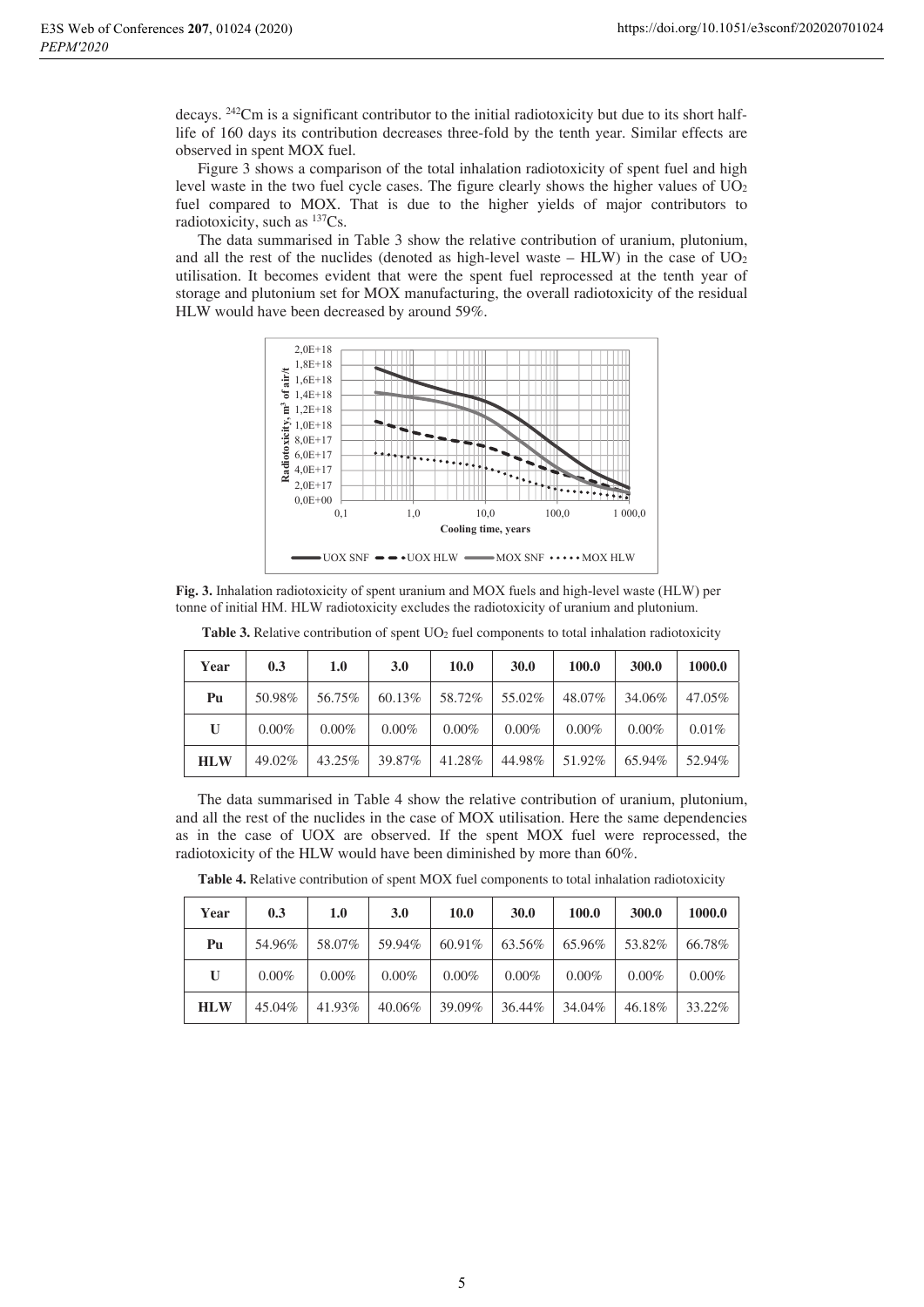#### **3.2 Ingestion radiotoxicity**

A comparison of the ingestion radiotoxicity of uranium and MOX spent fuels for the 1000 year cool down is shown on Figure 4. It can be observed that shortly after discharge the radiotoxicity of spent MOX fuel is higher than the radiotoxicity of the spent uranium fuel. In the course of the cooling, the uranium fuel's radiotoxicity surpasses the radiotoxicity of the MOX. This phenomenon is due to the fact that at the beginning of the cooling in the spent MOX fuel short-lived radionuclides with relatively high contribution to the radiotoxicity are present. If the major contributors are considered, their radiotoxicity is higher in the spent uranium fuel for the entirety of the 1000-year period. The reason is the higher concentrations of some of the radionuclides with high radiotoxicity, e.g.  $^{135}Cs$ ,  $^{137}Cs$ ,  $^{90}Y$ ,  $^{90}Sr$ , and  $^{129}I$ , among others.



Fig. 4. Ingestion radiotoxicity of a tonne of initial HM spent uranium and MOX fuels.



 $800X$  SNF  $\bullet \bullet \bullet$  UOX HLW  $\bullet$  MOX SNF  $\bullet \bullet \bullet \bullet$  MOX HLW

Fig. 5. Ingestion radiotoxicity of a tonne of initial HM spent uranium and MOX fuels and high-level waste (HLW)

The contribution of the main radionuclides to the ingestion radiotoxicity is similar to their contribution to the inhalation radiotoxicity – the values for  $^{129}I$  and  $^{135}Cs$  remain constant, the initial contribution of  $90Y$ ,  $90Sr$  and  $137Cs$  is significant and  $241Am$  increases over time while a peak occurs.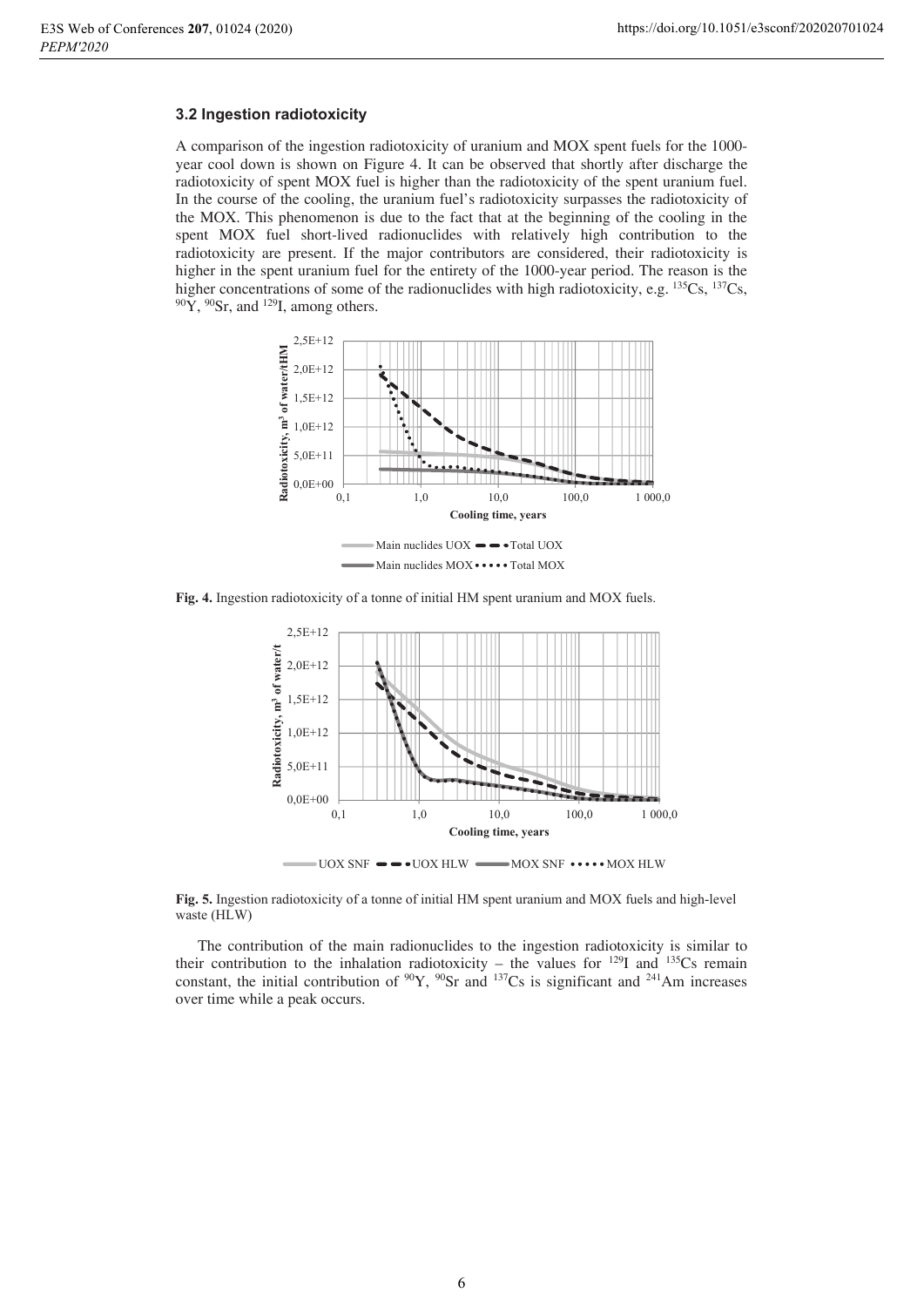Figure 5 shows a comparison of the total ingestion radiotoxicity of spent fuel and high level waste in the two fuel cycle cases. In this case, the HLW carries the majority of the ingestion radiotoxicity; in the case of MOX fuel in the initial years HLW is responsible for almost all of the radiotoxicity. That supports MOX fuel reprocessing, as almost all of the ingestion radiotoxicity would be enclosed in the lower volume of HLW, and simultaneously it would be possible to return the fissile material into the fuel cycle.

The data summarised in Table 5 show the relative contribution of uranium, plutonium, and HLW in the case of  $UO<sub>2</sub>$  utilisation. If the spent fuel were reprocessed at the tenth year of storage and plutonium set for MOX manufacturing, the overall radiotoxicity of the residual HLW would have been decreased by around 27%.

| Year         | 0.3      | 1.0      | <b>3.0</b> | <b>10.0</b> | 30.0     | 100.0    | 300.0  | 1000.0 |
|--------------|----------|----------|------------|-------------|----------|----------|--------|--------|
| Pu           | 8.89%    | 12.69%   | 19.65%     | 26.73%      | 29.57%   | 38.71%   | 33.95% | 47.00% |
| $\mathbf{U}$ | $0.00\%$ | $0.00\%$ | $0.00\%$   | $0.00\%$    | $0.00\%$ | $0.00\%$ | 0.01%  | 0.03%  |
| <b>HLW</b>   | 91.11\%  | 87.31%   | 80.35%     | 73.27%      | 70.43%   | 61.29%   | 66.03% | 52.97% |

Table 5. Relative contribution of spent UO<sub>2</sub> fuel components to total ingestion radiotoxicity

The data summarised in Table 6 show the relative contribution of uranium, plutonium, and all the rest of the nuclides in the case of MOX utilisation. Here the same dependencies as in the case of UOX are observed. If the spent MOX fuel were reprocessed, the radiotoxicity of the HLW would be diminished only by about 4.5%.

| Year       | 0.3      | 1.0      | <b>3.0</b> | 10.0     | 30.0     | 100.0    | 300.0    | 1000.0   |
|------------|----------|----------|------------|----------|----------|----------|----------|----------|
| Pu         | $0.55\%$ | $2.51\%$ | $3.63\%$   | 4.42%    | 5.26%    | 12.34%   | 22.37%   | 32.46%   |
| U          | $0.00\%$ | $0.00\%$ | $0.00\%$   | $0.00\%$ | $0.00\%$ | $0.00\%$ | $0.01\%$ | $0.02\%$ |
| <b>HLW</b> | 99.45%   | 97.49%   | 96.37%     | 95.58%   | 94.74%   | 87.66%   | 77.62%   | 67.53%   |

**Table 6.** Relative contribution of spent MOX fuel components to total ingestion radiotoxicity

The results from Ttables 5 and 6 and Figure 5 suggest that almost all of the ingestion radiotoxicity could be enclosed in the HLW, while the fissile material could be brought back into the nuclear fuel cycle. Since the HLW represents 6-8% of the mass of the analysed spent UOX and MOX fuels, after reprocessing a much smaller storage would be needed to isolate the majority of the ingestion radiotoxicity.

## **5 Conclusions**

The conducted analysis has shown that generally the inhalation and ingestion radiotoxicity of spent uranium fuel is higher than that of spent MOX fuel. In the case of uranium fuel the contribution of plutonium to the radiotoxicity is relatively higher than its contribution in the case of spent MOX fuel. Reprocessing spent UOX fuel and utilizing the plutonium would lead to diminishing the radiotoxicity in the stored material.

On the other hand, in the case of spent MOX fuel, the majority of the radiotoxicity is contributed by materials that would be high-level waste after reprocessing. When ingestion